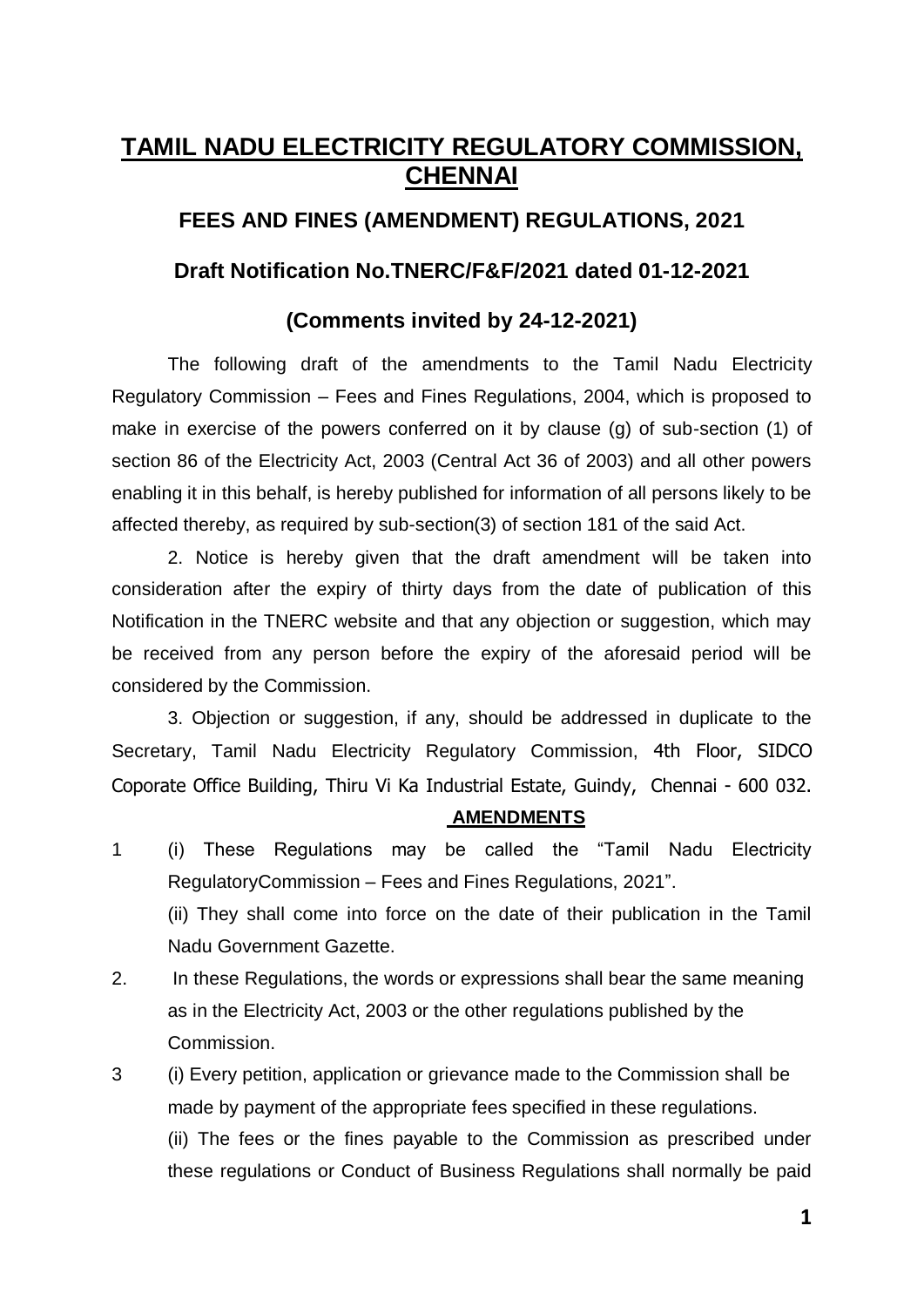by means of bank draft or Banker's cheque or through online mode, drawn in favour of the Secretary, Tamil Nadu Electricity Regulatory Commission, payable at Chennai. For amounts not exceeding Rs.500, Secretary may accept cash payments. Licensees may be permitted to issue cheques, payable at Chennai.

(iii) The payments received as above by the Secretary of the Commission shall be deposited in a Bank Account to be maintained by the Commission in such branches as the Commission may direct from time to time.

(iv) The Commission shall be entitled to add, amend, alter or waive the amounts of fees or fines payable as provided in these regulations by an order to be made in this regard.

4 For purposes of convenience and the knowledge of public, the petitions presented before the Commission shall be categorized as follows:

- (i) Petitions for Licensing to be registered as TNERC- LP No..of …….
- (ii) Tariff petitions to be registered as TNERC TP No., … of …….
- (iii) Dispute Resolution Petition to be registered as TNERC- DRP No…… of …
- (iv) Review petition to be registered as TNERC- RP No… of ….
- (v) Miscellaneous petition to be registered as TNERC- MP No..of….
- (vi) Consumer grievances about utility or general nature and not falling under Miscellaneous petition – to be treated as normal office disposal.

5. The fees payable to State Load Dispatch Centre by the Generating Companies and Licensees engaged in Intra State Transmission of electricity as stipulated under sub-section (3) of section 32 of the Act shall be decided by the Commission from time to time.

6. The fee structure for (a) determination of grid, bulk or retail tariff (b) transmission tariff and petitions on these tariff (c) petitions/ applications for approval of power purchase or procurement process and (d) Miscellaneous is furnished in the table below:-

| No. | <b>Nature of Application / Petition</b>      | <b>Fees</b> |  |  |                                                   |
|-----|----------------------------------------------|-------------|--|--|---------------------------------------------------|
|     | Determination of Grid, Bulk or Retail Tariff |             |  |  | 0.02% of the revenue<br>receipts in the preceding |

# **TABLE**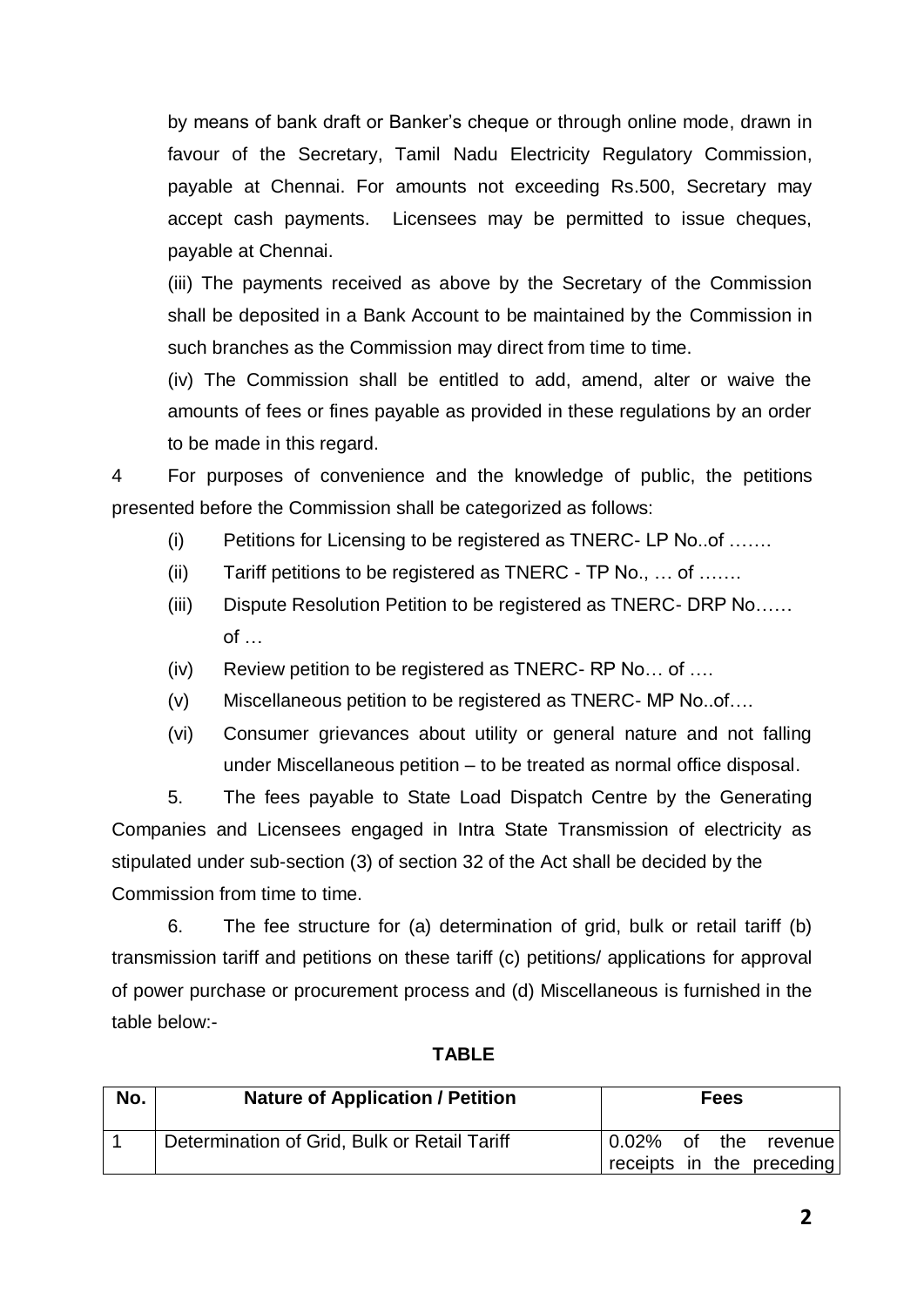|                |                                                                                                                                                                                                             | year in case of an existing<br>licensee or the expected<br>revenue, receipts in the<br>year for which the tariff is<br>determined<br>by<br>the<br>Commission in the case of<br>a new Licensee, as the<br>be<br>with<br>may<br>case<br>- a<br>maximum limit of Rs.2.25<br>crores.                                         |
|----------------|-------------------------------------------------------------------------------------------------------------------------------------------------------------------------------------------------------------|--------------------------------------------------------------------------------------------------------------------------------------------------------------------------------------------------------------------------------------------------------------------------------------------------------------------------|
| $\overline{2}$ | Determination of Transmission Tariff                                                                                                                                                                        | $0.02\%$ of<br>the<br>Revenue<br>receipt in the preceding<br>year in the case of an<br>existing licensee or<br>the<br>expected revenue receipt<br>in the year for which the<br>tariff is to be determined by<br>the Commission in case of<br>new Licensee, as the case<br>may be, with a maximum<br>limit of Rs.25 lakhs |
| 2A             | Approval for fees and charges collectable by SLDC<br>from the generating companies and Licensees<br>engaged in Intra-State Transmission of Electricity<br>under Section 32 (3) of the Electricity Act, 2003 | 0.02%<br>of<br>the<br>revenue<br>receipt in the preceding<br>year                                                                                                                                                                                                                                                        |
| 3              | Review of Order as in (1), (2) (2A) above for a                                                                                                                                                             |                                                                                                                                                                                                                                                                                                                          |
|                | by the original tariff petitioners<br>Request<br>(a)<br>themselves                                                                                                                                          | 5% of the fees paid at the<br>time of filing the original<br>petition                                                                                                                                                                                                                                                    |
|                | Request by an Association / Group<br>(b)<br>Organisation registered under the Companies Act,<br>1956 (Act 1 of 1956) or any firm or other Corporate<br><b>Body</b>                                          | Rs.15,000                                                                                                                                                                                                                                                                                                                |
|                | (c) Request by an individual consumer                                                                                                                                                                       | Rs.1,000                                                                                                                                                                                                                                                                                                                 |
| 3A             | Determination of Capital Cost of Projects wherein Rs.2,000 per MW or part<br>the Power Purchase Agreement has not been<br>approved by the Commission                                                        | thereof                                                                                                                                                                                                                                                                                                                  |
| 4              | Approval of agreement relating to Power Purchase<br>or procurement process                                                                                                                                  |                                                                                                                                                                                                                                                                                                                          |
|                | (i) If the agreement is for a period of one year and $\vert$ Rs.2,500 per MW or part<br>above which relates to conventional fuel based<br>plant                                                             | thereof                                                                                                                                                                                                                                                                                                                  |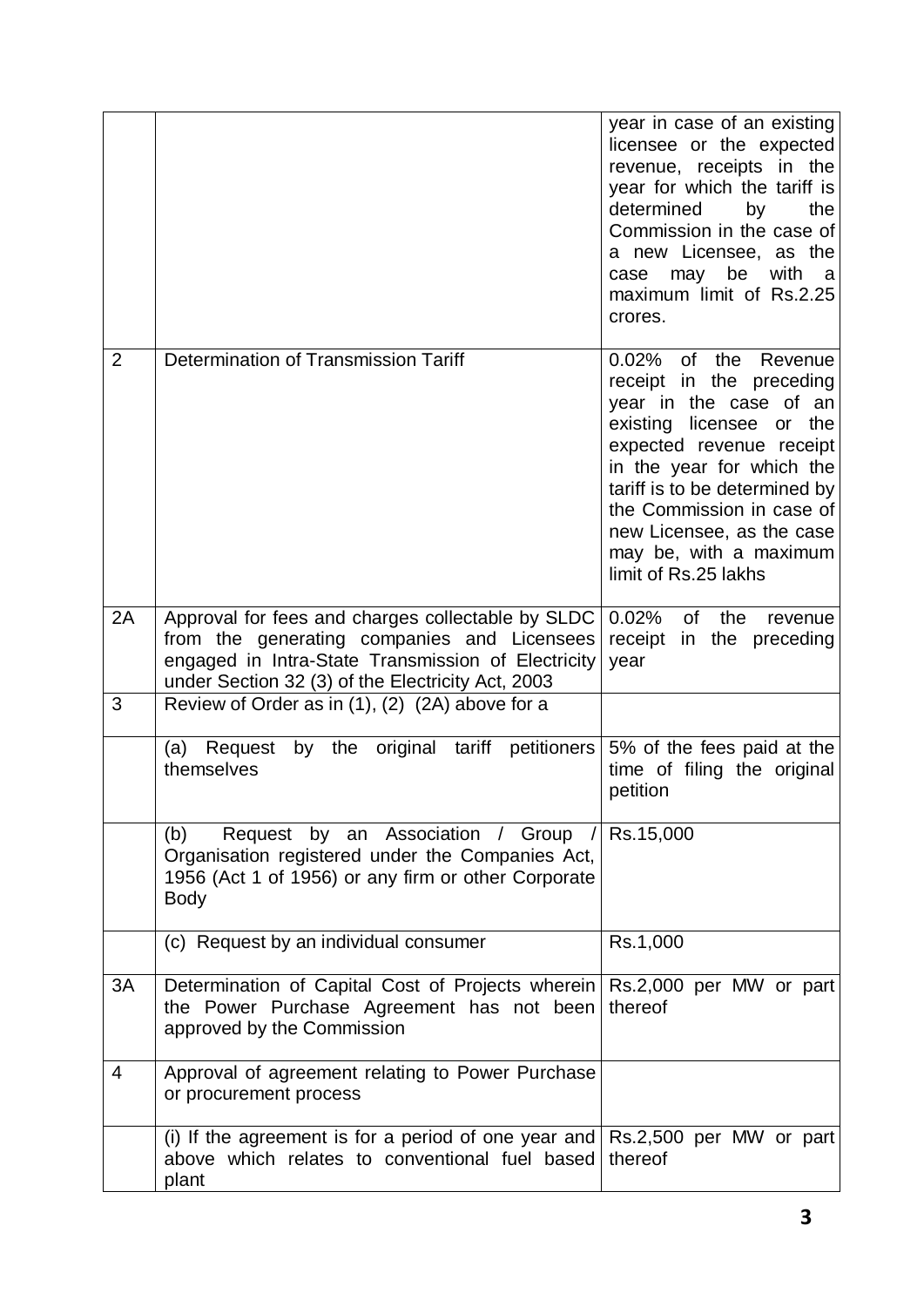|                | (ii) If the agreement is for a period of one year and $\vert$ Rs.2,000 per MW or part<br>Non-Conventional<br>above which<br>relates to<br>&।<br>Renewable Sources of Energy including<br>CO-<br>generation                                                                                                                               | thereof    |  |  |
|----------------|------------------------------------------------------------------------------------------------------------------------------------------------------------------------------------------------------------------------------------------------------------------------------------------------------------------------------------------|------------|--|--|
|                | (iii) If the agreement is for a period of less than one $\vert$ Rs.1,250 per MW or part<br>year which relates to Conventional fuel based plant                                                                                                                                                                                           | thereof    |  |  |
|                | (iv) If the agreement is for a period of less than one $\vert$ Rs.1,000 per MW or part<br>relates to Non-Conventional<br>which<br>year<br>&<br>Renewable<br>Sources of energy including<br>$CO-$<br>generation                                                                                                                           | thereof    |  |  |
|                | Note: In cases where the Commission declines to<br>approve a Power Purchase Agreement, the fees<br>paid at the time of filing the said application shall be<br>refunded after deducting any reasonable expenses<br>incurred by the Commission in processing the said<br>petition or application, as may be decided by the<br>Commission. |            |  |  |
| 5              | Review of order passed on Power Purchase or Rs.50,000<br><b>Procurement Process</b>                                                                                                                                                                                                                                                      |            |  |  |
| 6              | filed<br>Miscellaneous Applications<br>(a)<br>individuals, not covered by other listed categories                                                                                                                                                                                                                                        | by Rs.1000 |  |  |
|                | Miscellaneous Applications not covered by Rs.25,000<br>(b)<br>other listed categories and filed by any organization<br>registered under the Companies Act, 1956 (Act 1 of<br>1956) or any firm or other Corporate Body                                                                                                                   |            |  |  |
|                | (i) For any Interlocutory Application (IA) in any Rs.500<br>main petition filed before the Commission                                                                                                                                                                                                                                    |            |  |  |
|                | (ii) For I.A. filed by any organization registered Rs.1000<br>under the Companies Act, 1956 or any Firm or any<br>other Corporate Body registered under other<br><b>Statutes</b>                                                                                                                                                         |            |  |  |
|                | (iii) For I.A. filed by any other Association of $\sqrt{R}$ Rs.1000<br><b>Consumers or Generators</b>                                                                                                                                                                                                                                    |            |  |  |
| $\overline{7}$ | Miscellaneous Petitions filed by Associations or<br>Groups not covered by other listed categories                                                                                                                                                                                                                                        |            |  |  |
|                | (a) Miscellaneous Petitions filed by Registered Rs.3,00,000<br>Association of consumers or generators                                                                                                                                                                                                                                    |            |  |  |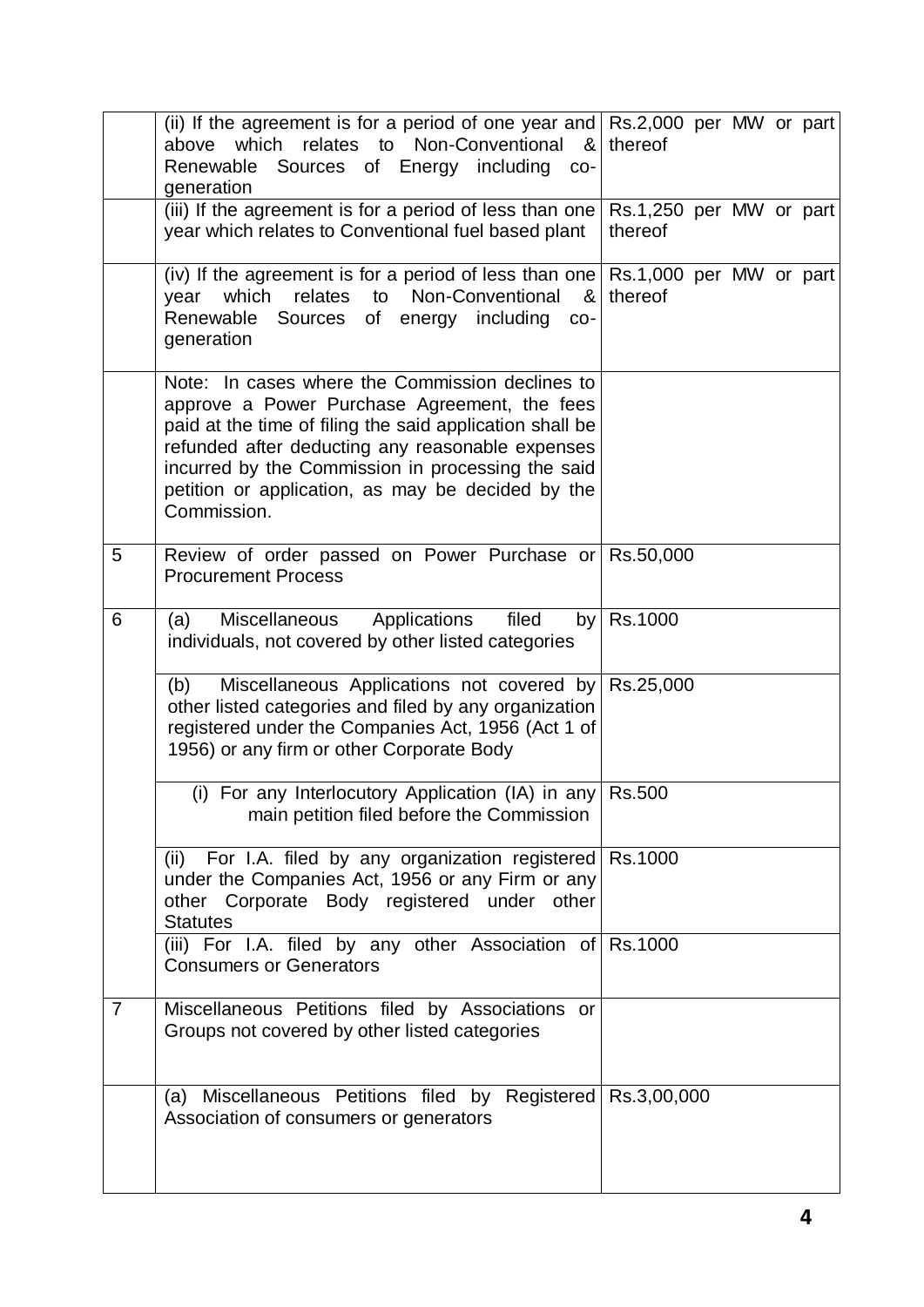|    | (b) Miscellaneous Petitions filed by other Registered Rs.10,000<br>Associations                                                                                                                                                                                                                                                                                                                                                                                                                               |                                                                                                                                                                                                                                                                                                                                                                                                                              |
|----|---------------------------------------------------------------------------------------------------------------------------------------------------------------------------------------------------------------------------------------------------------------------------------------------------------------------------------------------------------------------------------------------------------------------------------------------------------------------------------------------------------------|------------------------------------------------------------------------------------------------------------------------------------------------------------------------------------------------------------------------------------------------------------------------------------------------------------------------------------------------------------------------------------------------------------------------------|
|    | For the purpose of Regulations $6(6)$ and $6(7)$<br>of these regulations,                                                                                                                                                                                                                                                                                                                                                                                                                                     |                                                                                                                                                                                                                                                                                                                                                                                                                              |
|    | 1. Miscellaneous Petitions shall mean and include<br>the following:-                                                                                                                                                                                                                                                                                                                                                                                                                                          |                                                                                                                                                                                                                                                                                                                                                                                                                              |
|    | Petition for enforcement of any earlier<br>(a)<br>orders of the Commission already issued or<br>petition for enforcement of any regulation or any<br>order passed by CGRF / Ombudsman including<br>petitions under section 142                                                                                                                                                                                                                                                                                |                                                                                                                                                                                                                                                                                                                                                                                                                              |
|    | Petitions seeking clarifications on the<br>(b)<br>orders / regulations already issued not being in<br>the nature of seeking opinion in the first instance.                                                                                                                                                                                                                                                                                                                                                    |                                                                                                                                                                                                                                                                                                                                                                                                                              |
|    | All petitions which are not covered by listed<br>(c)<br>categories.                                                                                                                                                                                                                                                                                                                                                                                                                                           |                                                                                                                                                                                                                                                                                                                                                                                                                              |
|    | (d) declaratory relief not amounting to monetary<br>claims directly or indirectly or change in law,<br>but does not include the petitions on individual<br>consumer dispute which can be redressed by the<br><b>Consumer Grievance Redressal Forum or Electricity</b><br>Ombudsman and petitions on official mis-conduct<br>of the officials staff of the Licensee requiring<br>Departmental Proceedings or vigilance enquiry and<br>petitions relating to unauthorised usage of energy or<br>theft of energy |                                                                                                                                                                                                                                                                                                                                                                                                                              |
| 7A | For adjudication of disputes between Licensees and<br>generating companies under section 86 (1) (f) of the<br>Act or for adjudication of disputes under any other<br>provision of the Electricity Act, 2003 or regulations,<br>rules and orders made thereunder                                                                                                                                                                                                                                               | <b>Slab Rate:</b><br>(i) Upto Rs.100 crores<br>$-1\%$ of the claim / amount<br>in dispute, subject to a<br>minimum of Rs.1,00,000/-.<br>For portion of the<br>(ii)<br>claim / amount in dispute<br>above<br><b>Rs.100</b><br>which<br>is<br>crores and upto<br>$Rs.200$ crores $-0.75%$ of<br>the claim.<br>(iii) For portion of<br>the claim / amount in<br>dispute which is above<br>Rs.200 crores - 0.50%<br>of the claim |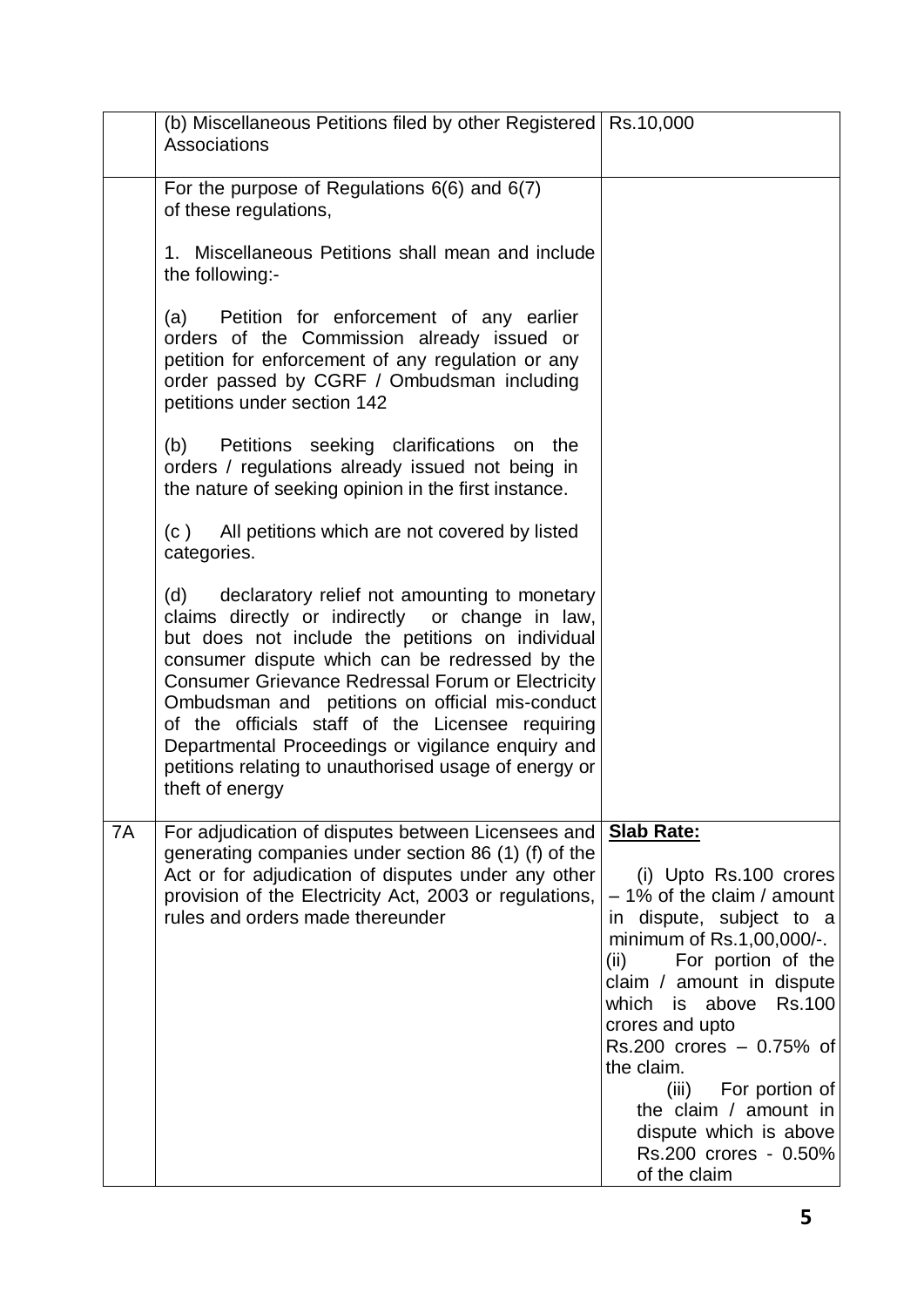| 8  | <b>Fees for Review Petition</b>                                                                                                                                                                                                                                                                                                           |                 |
|----|-------------------------------------------------------------------------------------------------------------------------------------------------------------------------------------------------------------------------------------------------------------------------------------------------------------------------------------------|-----------------|
|    | (i) for correction of any order of the Commission on<br>account of typographical or clerical error or mistake                                                                                                                                                                                                                             | <b>NIL</b>      |
|    | (ii) Review Petition filed by an individual against the<br>orders of the Commission in a Miscellaneous<br>Petition                                                                                                                                                                                                                        | <b>Rs.500</b>   |
|    | (iii)<br>Review Petition filed by any organization<br>registered under the Companies Act, 1956 (C.A.<br>No. 1 of 1956) or any firm or Corporate Body<br>against the orders in Miscellaneous Petition                                                                                                                                      | Rs.6000         |
|    | (iv) Review Petition filed by registered association<br>of consumer or generators against the orders in a<br><b>Miscellaneous Petition</b>                                                                                                                                                                                                | Rs.25,000       |
|    | (v) Review Petition filed against the orders in a $12\%$ of the fees paid in<br><b>Dispute Resolution Petition (DRP)</b>                                                                                                                                                                                                                  | original D.R.P. |
|    | For the purpose of Regulation 6(7A) of these<br>Regulations the terms amount in dispute and claim<br>shall mean and include:-                                                                                                                                                                                                             |                 |
|    | All monetary claims expressly stated in the<br>(a)<br>prayer or any part of the petition or found in the<br>documents filed thereto.                                                                                                                                                                                                      |                 |
|    | A specified claim in the demand notice.<br>(b)<br>(c)<br>The<br>value<br>of l<br>Bank<br>Guarantee<br>or<br>Performance Guarantee or Liquidated Damages<br>which is sought to be not enforced.<br>(d)<br>Any dispute not amounting to monetary<br>claim but requires adjudication by the Commission<br>subject to payment of minimum fee. |                 |
| 9  | Inspection of orders or records of the Commission                                                                                                                                                                                                                                                                                         | Rs.250 per day  |
| 10 | Supply of copies of documents / orders of the<br>Commission                                                                                                                                                                                                                                                                               | Rs.5/- per page |
| 11 | Complaint against the working of a utility by the end<br>user / consumer                                                                                                                                                                                                                                                                  | <b>Nil</b>      |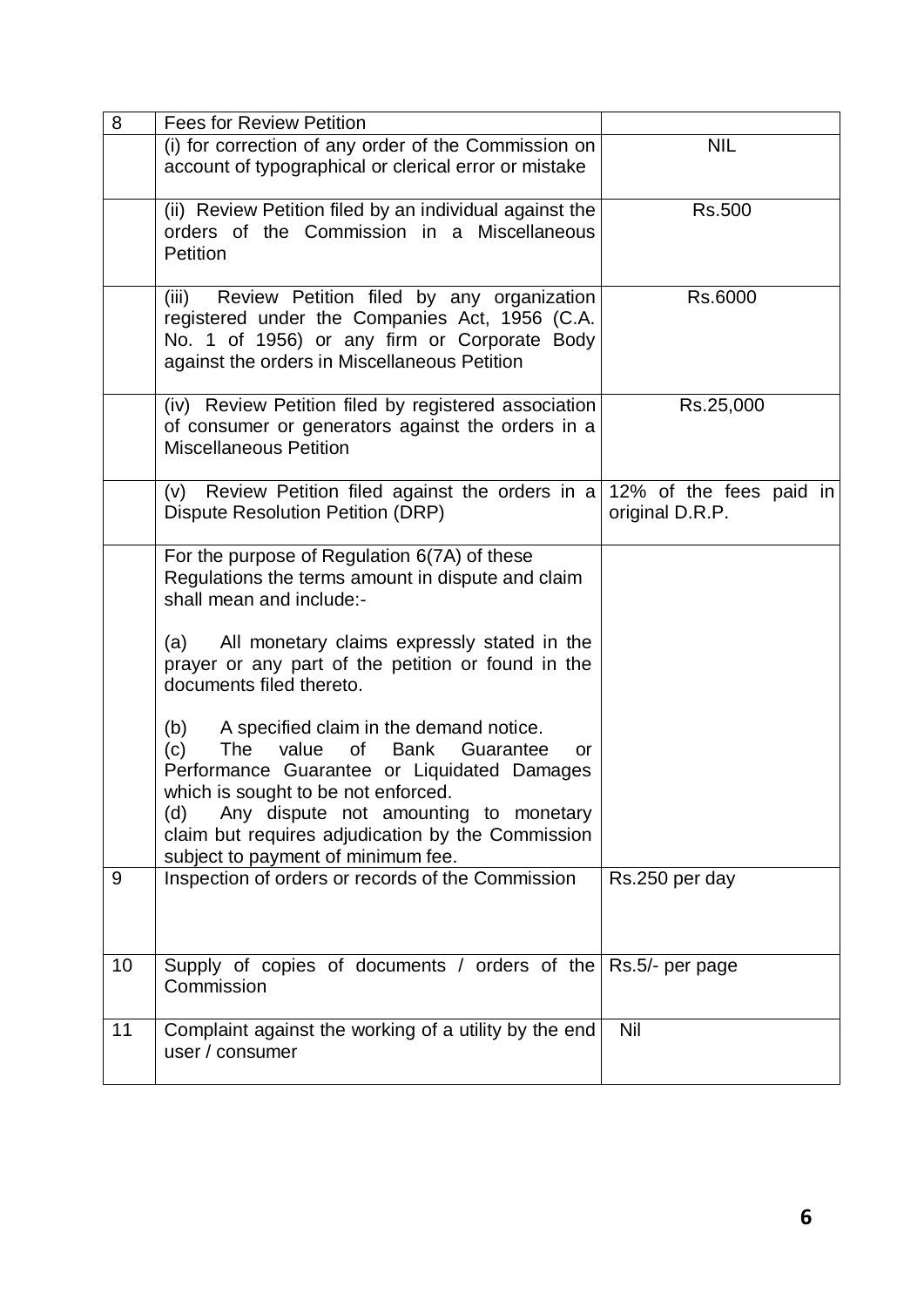7 For various offences, non-compliances of the Act provisions, directions of the Commission, etc. the fines and penalties shall be governed by the respective provisions in the Act and Conduct of Business Regulations.

8 The fees to be paid for an appeal petition against the orders of the Assessing Officer under sub-section (1) of section 127 of the Act shall be separately specified by the Commission.

9. (1) The fees to be accompanied with application for grant of license under Licensing sub-section (1) of section 15 of the Act shall be as prescribed by the Government under fee clause (a) of sub-section (2) of section 180 of the Act.

(2) The Licence fee payable by a licensee under the Tamil Nadu Electricity Regulatory Commission(Licensing) Regulations 2005 shall be as set out in the following Table:-

#### **TABLE**

### **Payment of Licence Fees**

| S.No. | <b>Particulars</b>          | <b>Fees</b>                                                                                                                                    |
|-------|-----------------------------|------------------------------------------------------------------------------------------------------------------------------------------------|
| (1)   | (2)                         | (3)                                                                                                                                            |
| 'a)   | <b>Initial Licence Fees</b> |                                                                                                                                                |
|       | (i) Transmission            | Rs.1000/- MW of projected capacity subject to<br>a minimum of Rs.1 lakh and maximum of Rs.20<br>lakhs                                          |
|       | (ii) Distribution           | 0.002 paise per unit of electricity estimated to<br>be sold during the year subject to a minimum of<br>Rs. 2 lakhs and maximum of Rs. 10 lakhs |
|       | (iii) Trading               | 0.04% of value estimated to be traded subject<br>to a minimum of Rs.3 lakhs.                                                                   |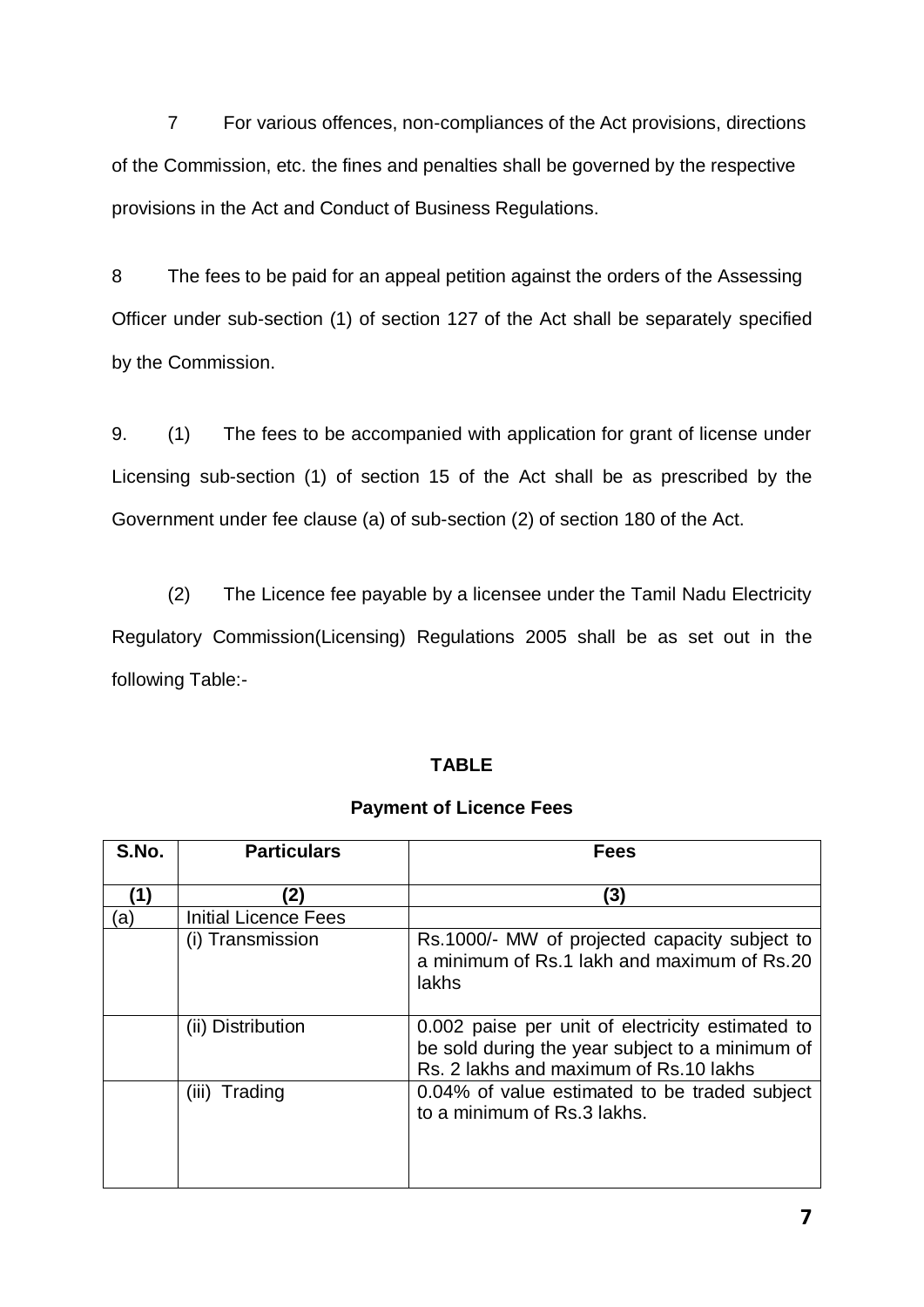| (b) | <b>Annual Licence Fees</b>                                                                     | Rs.500/MW of capacity                                                                                                                       |
|-----|------------------------------------------------------------------------------------------------|---------------------------------------------------------------------------------------------------------------------------------------------|
|     | (i) Annual Licence Fees -<br>Transmission                                                      | available at the end of the previous year subject<br>to a minimum of Rs.50,000/-                                                            |
|     | (ii) Annual Licence Fees -<br><b>Distribution</b>                                              | 0.02 paise per unit of electricity proposed to be<br>sold during the year subject to a minimum of<br>Rs.20 lakhs and maximum of Rs.2 crore. |
|     | (iii) Trading                                                                                  | 0.02% of value estimated to be traded subject<br>to a minimum of Rs.2 lakhs                                                                 |
| (c) | Grant of exemption under<br>section<br>13 <sup>7</sup><br>of<br>the<br>Electricity Act, 2003   | Rs.10,000                                                                                                                                   |
| (d) | Making amendments<br>alterations to the terms<br>and conditions of licence<br>under section 18 | Rs.20,000/-                                                                                                                                 |
| (e) | Grant of prior approval<br>under section 17 of the<br>Act                                      | Rs.10,000/-                                                                                                                                 |

10. (1) Where the petitioner withdraws a petition before taking up the petition on file and numbering it, he shall be liable to pay such cost as the Commission may award besides a sum of Rs.5000/- except cases filed by individuals as reasonable expenses for processing the petition and after deducting the same, the balance amount of court fee paid by the petitioner shall be refunded to the petitioner.

(2) Upon such withdrawal, the petitioner shall be precluded from filing any fresh petition in respect of such subject matter or part of the claim covered by such subject matter.